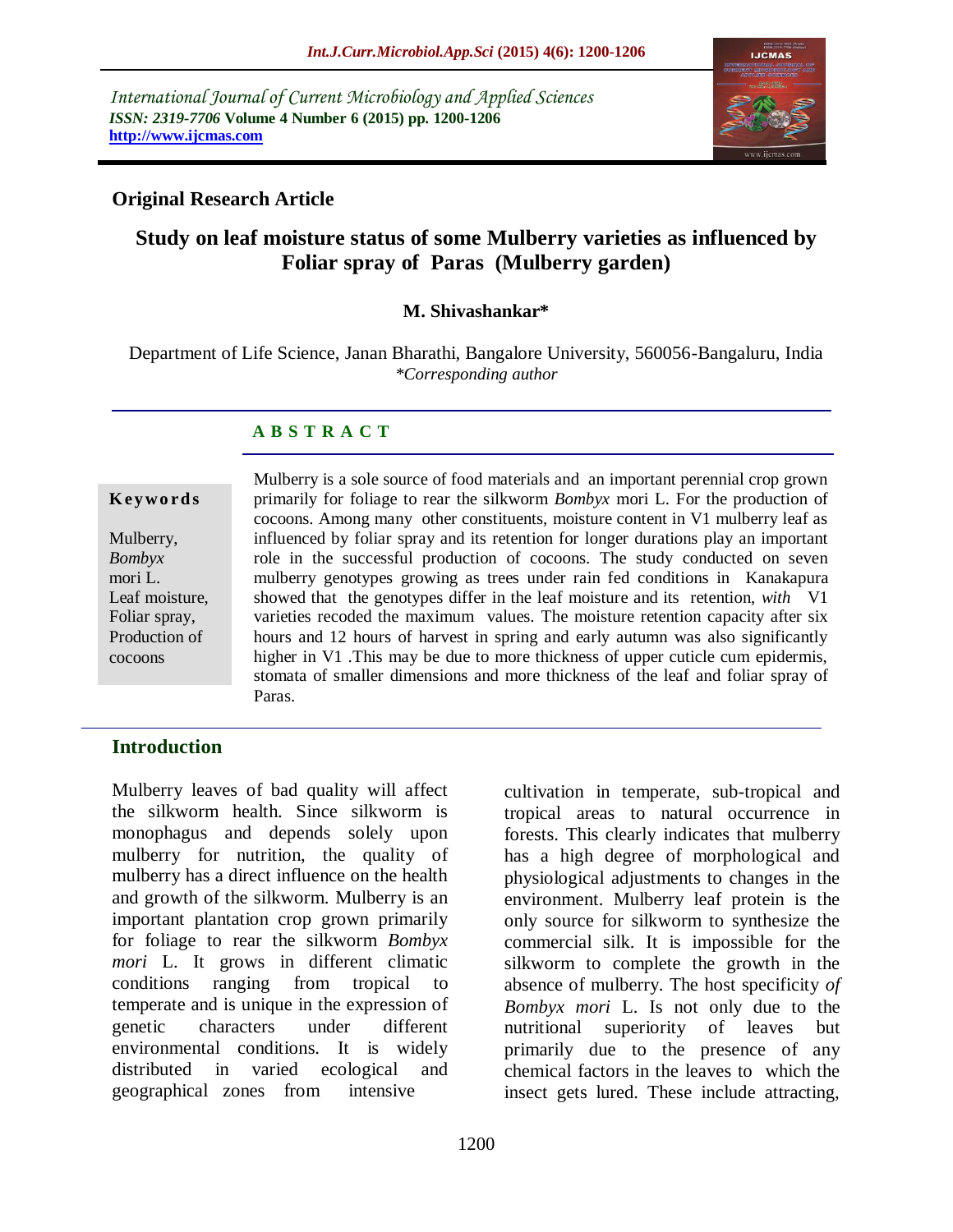biting and swallowing factors. The leaves are highly nutritious with high protein, sugar and mineral content. Higher moisture content in mulberry leaves is known to increase the amount of ingestion and digestion ability of silkworm as moisture acts as olfactory and gustatory stimulant (Ito, 1963). High leaf moisture content and moisture retention capacity of the mulberry genotypes have a positive influence on the growth and development of silkworm. For successful rearing the maintenance/retention of sufficient moisture content in the leaves for prolonged periods is of immense importance Legacy (1958), Hamamura *et al*  (1962), Mandal and Krishnaswami (1965). Different genotypes are said to influence the leaf moisture content and its retention in harvested leaf. Besides, environmental factors, leaf anatomical parameters like stomatal size, stomatal frequency, mesophyll tissue, cuticle thickness and leaf thickness also influence the moisture content of the leaf and its retention capacity. Drought tolerance adaptation involving dehydration tolerance would be most advantageous in mulberry plants, in which leaf production is of primary importance as dehydration tolerance adaptation would allow a range of plants to produce maximum leaf growth at given water potential Ninge Gowda & Sudhakar, (2002). Further moisture content and its retention in excised leaves are proposed as indices in screening for drought resistance in wheat Clarke & Mccaig, (1982). The present investigation was, therefore, an attempt to see the differences in moisture content in fresh leaf, as influenced by foliar spray of Paras, its retention and the anatomical Leaf Moisture Status of Some Mulberry Genotypes features of mulberry leaf which have a direct bearing with it so that mulberry production is improved both qualitatively and quantitatively.

#### **Materials and Methods**

The present investigation was taken up on ten year old mulberry trees raised in Budiguppe village, Kankapuratq, Ramanagara District located at 30° 12' North latitude and 75° 35 ' East longitude and 2000 meters above the sea-level. Mulberry genotypes namely V1, S-13, S-146, S-34, M-5, Karanahalli local and one local genotype namely Mysore local, maintained under rainfed conditions, were taken up for the study. The experiment was laid out in a Randomized Block Design (RED) with three replications for each genotype. Plants were raised at 9' x 8' spacing and number of plants per treatment per replication with foliar application of Paras 0.5% was kept uniform .The plantation was maintained as per the package of practices recommended for temperate conditions of Kashmir (Ahsan *et al.* 1 990).

The moisture content of the leaf was determined on dry weight basis. One hundred fresh leaves, comprising of tender, medium and coarse leaves were harvested early in the morning and weighed immediately. They were then kept at room temperature and weighed again after 06 and 12 hours. The leaves were then dried in hot air oven at 60°C for 48 hours (NingeGowda & Sudhakar, 2002). The dry weight was recorded and the moisture content and moisture retention capacity calculated as per the following formulae:

(Fresh weight - Dry weight)  
\nMoisture content (%) = 
$$
\frac{\text{Fresh weight}}{\text{Fresh weight}}
$$
\n  
\n(Weight after 6 hrs - Dry weight)  
\nMoisture retention = 
$$
\frac{\text{Capacity after 6 hours}}{\text{Capacity after 6 hours}}
$$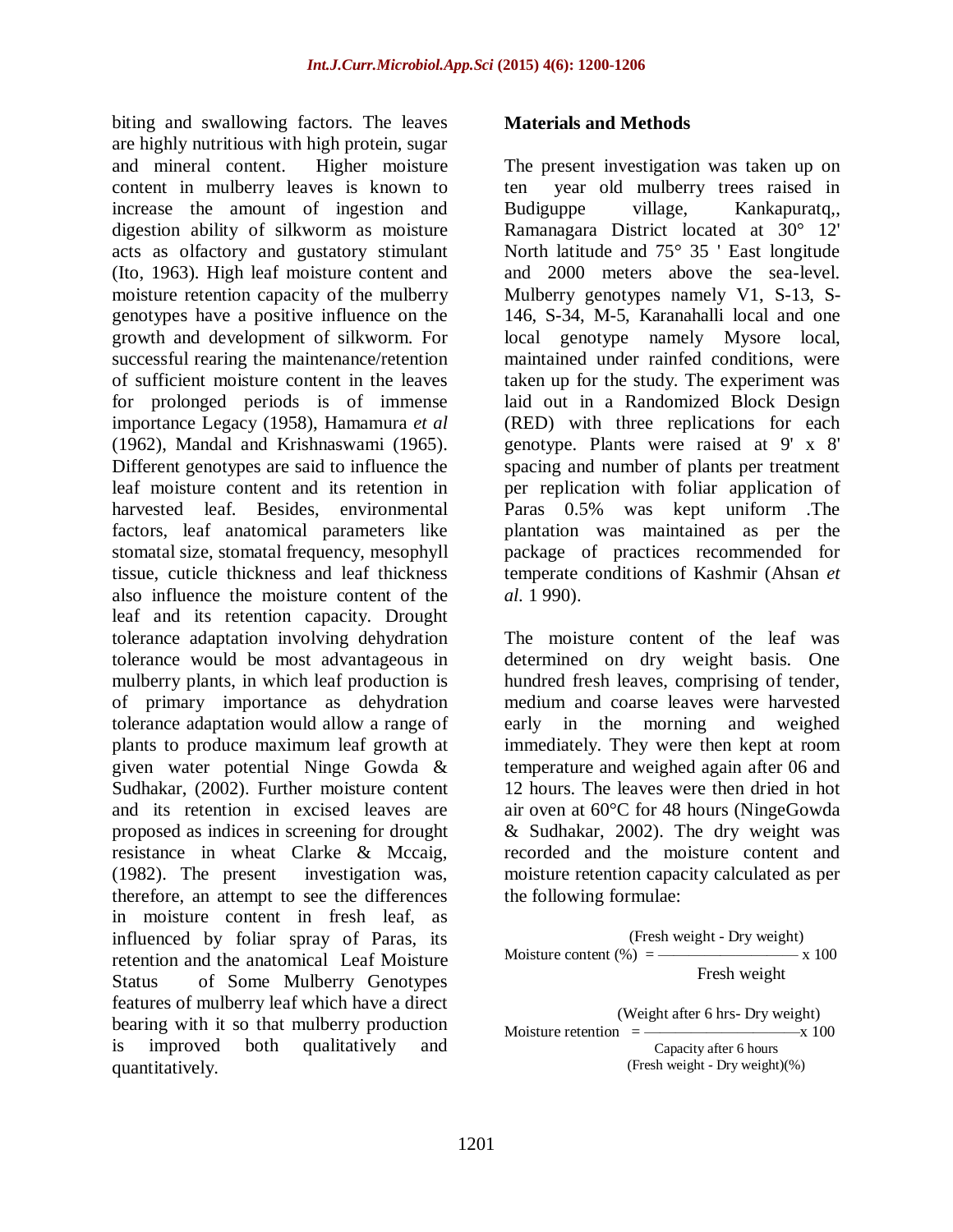|                                           | (Weight after 12 hrs-Dry weight) |
|-------------------------------------------|----------------------------------|
| Moisture retention $=\frac{1}{100}$ x 100 |                                  |
|                                           | Capacity after 1 2 hours         |
|                                           | (Fresh weight - Dry weight)      |

Three observations per treatment per replication were recorded and an average calculated. Data recorded during the two years was pooled.

For anatomical studies fully expanded leaves from three month old shoots were collected early in the morning. Soon after their collection, they were fixed in Formalin Acetic Alcohol (FAA) .The material was kept in the fixative for 20 hours. The fixed material was later transferred to 70% ethanol  $(C<sub>2</sub>H<sub>5</sub>OH)$  for preservation. For Stomatal study and Idioblast frequency lower and upper epidermal peels were taken as per the method of Pohl (1967); Ghouse and Yunus (1972). For the fixed material, dehydration, infiltration and embedding was done properly and thin sections (10-20 urn) cut mechanically with the help of a microtome. Standard procedures for staining and embedding were followed as per Dwivedi and Singh (1990); Khasim (2002) and the sections mounted in DPX. Stomatal frequency was studied under (10 x 40) magnification. Idioblast frequency on the other hand was recorded under low magnification  $(10 \t x \t 10)$ , so as to accommodate more number of idealists per microscopic field.

Number per microscopic field in both the cases was counted and frequency calculated on millimeter basis. Microscopic measurements of various leaf tissues were made at 10 different locations in five cross sections, using ocular micrometer. Measurements were made at 10 x 40 magnification. The palisade and spongy proportion were calculated as per Tiwari *et al.* (1986).

Analysis of variance (ANOVA) was done as per Singh and Choudhary (1977).

## **Results and Discussion**

The observers recorded for two springs and two autumn crops during the study period were pooled and are shown in Table-1.

During spring moisture content in fresh leaf was maximum (75.34%) in V1 which was significantly higher than the remaining genotypes, whereas, it ranged from 71.66 percent in Mysore local to 72.46 percent inS34. During autumn crops also, the moisture content in fresh leaf was the highest (74.55%) in the V1 and least (69.89%) in Mysore local . In the remaining genotypes it ranged from 69.89 percent in Karanahalli local to 71.33 percent in S34. The moisture content in fresh leaf was more during spring (72.95% general mean) than autumn (70.83%). Moisture retention capacity (%) after six hours was the (93.09%) in V1 , being significantly more than the remaining genotypes where the values ranged from 87.34 percent in S13 to 75.15 percent inMysore local . During autumn crops, it was maximum(93.85%) in V1 being significant

Moisture retention capacity after 12 hours again it was maximum in V1 in both the seasons ,(75.34.85% and 93.85.00% during spring and autumn respectively).The values were significant over the rest of the genotypes. The least value in this regard was recorded in Mysore local (69.66%) during autum and Karanahalli local (69.89%) during autumn.

The observations recorded in respect of various foliar anatomical features are furnished in Table-

The thickness of upper cuticle was maximum 10.38um in V1 being significantly more than the other genotypes; whereas, the thickness was least (3.13 urn) inm Mysorelocal . In the remaining genotypes, it ranged from 4.14 um in S34 to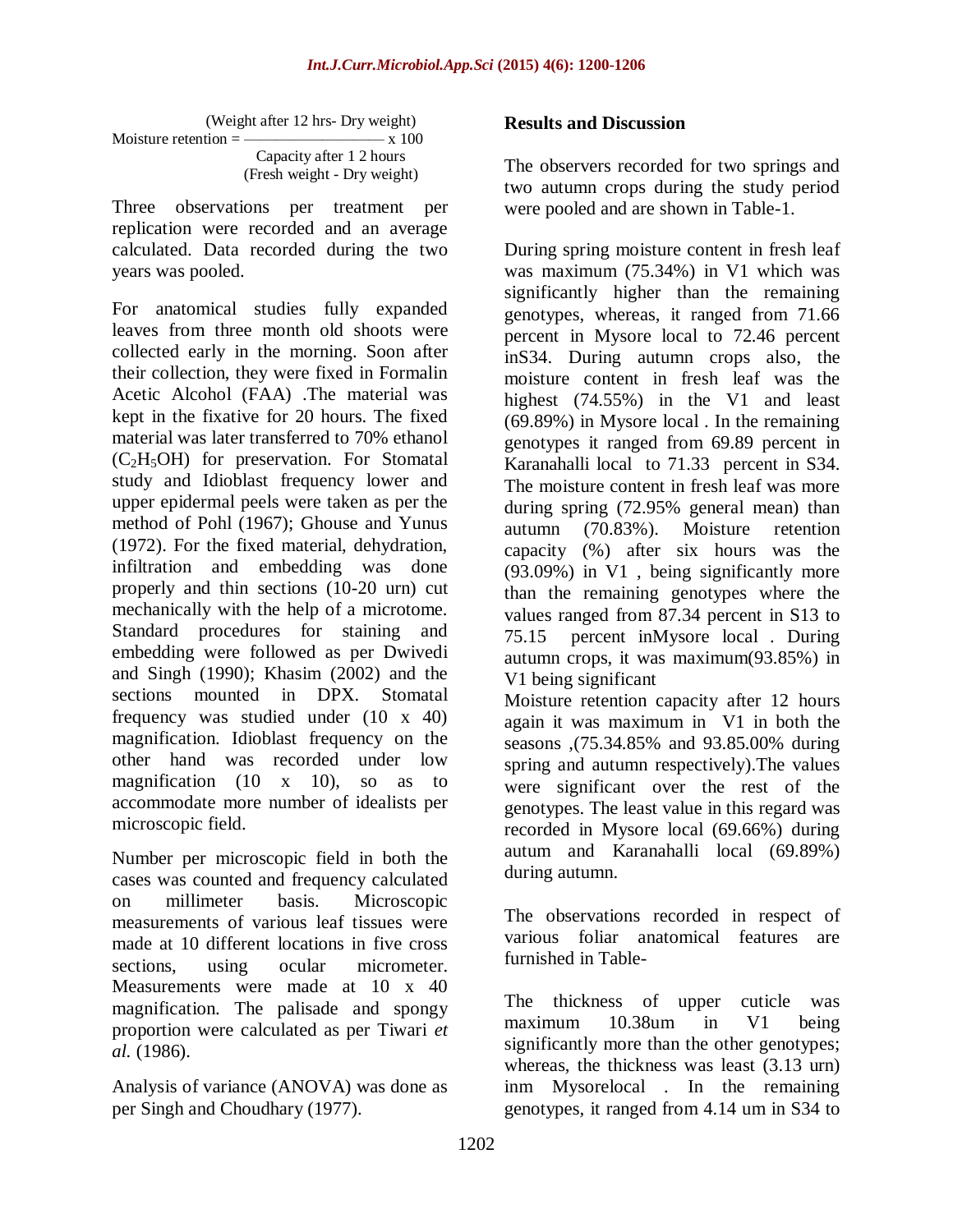6.88 um inS146.The thickness of lower cuticle, however, was maximum (4.98 um) in M5 being significantly higher than the other genotypes except V1(4.19 um).The thickness was least (1.13 um) in Karanahalli local . In Mysore local the thickness was (1.48 um).

The upper epidermis in all the genotypes is thicker than the lower epidermis. The upper epidermis is thickest (23.74 um) in V1 being statistically at par with that in S146 (22.68 um) and significant over the rest of the genotypes. The thickness is least (15.02 um) in Mysore local The lower epidermis on the other hand is thickest (12.32 um) in S13 being statistically at par with that of S146 (11.75 um) and significant over the remaining genotypes. The thickness of lower epidermis is least (7.38 um) inV1 .

The palisade thickness is maximum(73.38 um) in Mysore local which is significantly higher than the rest of the genotypes. The

thickness is least (56.55 um) in S146 .The spongy tissue thickness is highest (96.29 Um) in Karnahalli local being significantly higher than the remaining genotypes. The thickness is least (42.10 %) in M5.

Palisade proportion was maximum (39.89%) inm Mysore local , closely followed by M5 (39.70%), whereas it was the least in S13 with 31.60 percent palisade proportion. In the remaining genotypes it ranged from 32.26 percent in S146 to 36.27 percent in Karanahalli .Spongy proportion, on the other hand was maximum (48.16%) in S34, whereas it was the least in M5 with only 28.48 percent Spongy proportion. In the remaining genotypes it ranged from percent in Rokokuyaso to 40.87 percent inV1.

The total leaf thickness is maximum(198.53 um) in S34 being statistically at par with that of Goshoerami (193.95 um) and significant over the rest of the genotypes. The leaf thickness is least in M5 (145.36 um).

| Table-1 Leaf Moisture Status of mulberry varieties as influenced by foliar spray of Paras |                     |        |       |                                                     |        |       |                                                      |        |       |
|-------------------------------------------------------------------------------------------|---------------------|--------|-------|-----------------------------------------------------|--------|-------|------------------------------------------------------|--------|-------|
| genotype                                                                                  | Moisture contents % |        |       | Moisture retention capacity after<br>6 hours $(\%)$ |        |       | Moisture retention capacity after<br>12 hours $(\%)$ |        |       |
|                                                                                           | Spring              | Autumn | Mean  | Spring                                              | Autumn | Mean  | Spring                                               | Autumn | Mean  |
| V1                                                                                        | 75.34               | 74.55  | 74.94 | 93.09                                               | 91.33  | 92.21 | 93.85                                                | 89.22  | 91.53 |
| S13                                                                                       | 71.78               | 70.78  | 71.78 | 87.33                                               | 87.34  | 87.33 | 80.38                                                | 76.22  | 78.3  |
| S <sub>146</sub>                                                                          | 72.33               | 70.67  | 71.50 | 86.47                                               | 84.78  | 85.63 | 77.74                                                | 74.11  | 75.93 |
| S34                                                                                       | 72.46               | 71.33  | 71.95 | 86.39                                               | 84.56  | 85.48 | 77.34                                                | 73.33  | 74.84 |
| M5                                                                                        | 72.11               | 70.44  | 70.78 | 78.31                                               | 80.67  | 79.49 | 70.4                                                 | 76.78  | 73.59 |
| Karanahalli local                                                                         | 71.33               | 69.89  | 71.11 | 79.62                                               | 82.56  | 81.09 | 68.48                                                | 70.56  | 69.52 |
|                                                                                           |                     |        |       |                                                     |        |       |                                                      |        |       |
| Mysore local,                                                                             | 71.66               | 69.66  | 70.66 | 75.15                                               | 79.22  | 77.19 | 70.66                                                | 70.45  | 70.56 |
| G-Mean                                                                                    | 73.95               | 70.83  |       | 83.77                                               | 84.35  | 76.95 | 74.35                                                |        |       |
| C.D.(5%)                                                                                  | 1.83                | 1.12   | 3.74  | 3.54                                                |        | 2.66  | 1.32                                                 |        |       |

## **Table.1** Leaf Moisture Status of Mulberry Varieties as Influenced by Foliar Spray of Paras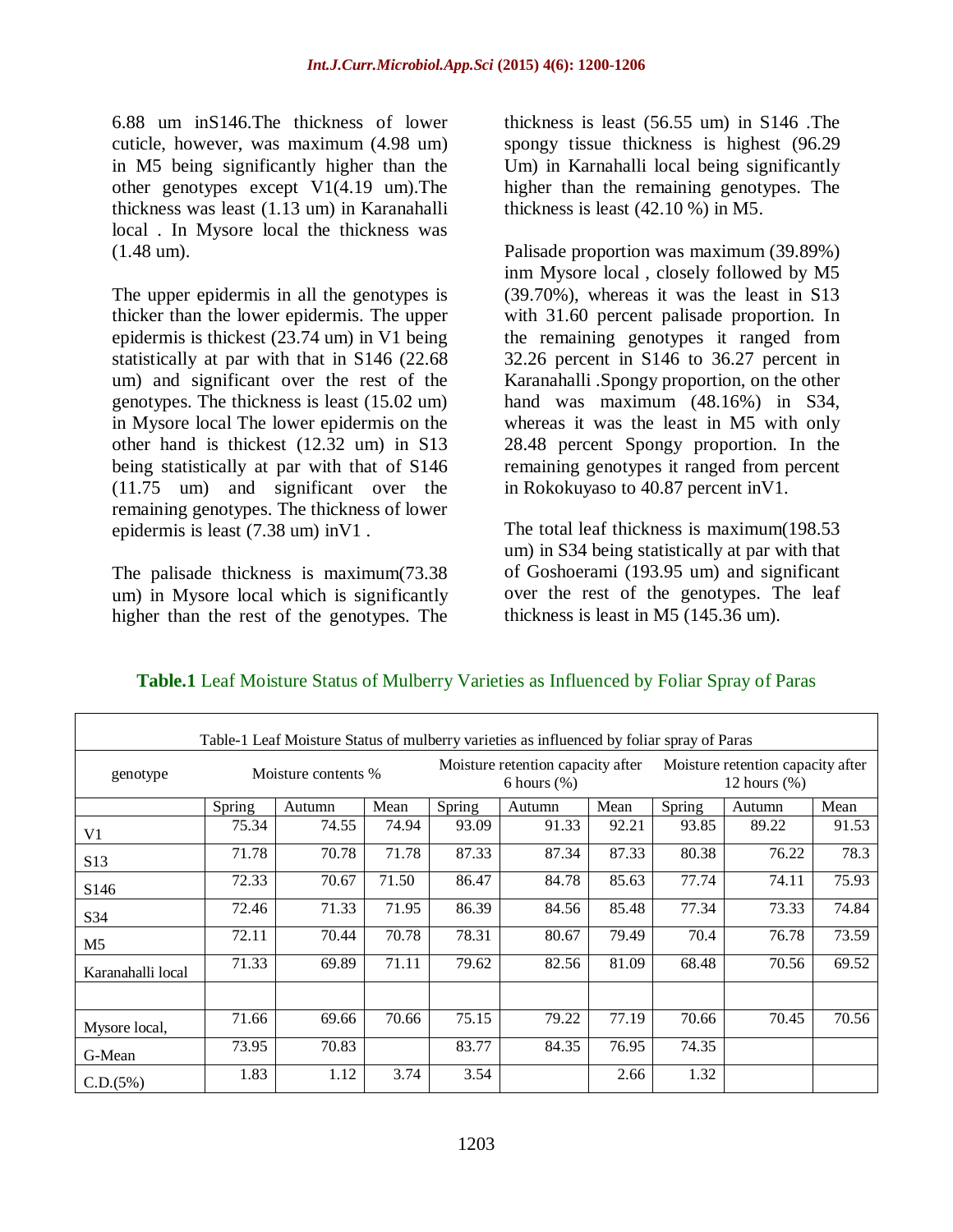| Genotype          | Upper     | Lower     | Upper     | Lower     | Palisade  | Palisade   | Spongy    | Spongy     | Stomatal          | Stomatal  |
|-------------------|-----------|-----------|-----------|-----------|-----------|------------|-----------|------------|-------------------|-----------|
|                   | Cuticle   | cuticle   | epidermal | epidermal | thickness | proportion | thickness | Proportion | Size              | frequency |
|                   | thickness | thickness | thickness | thickness | (num)     | (% )       | (num)     | (% )       |                   | (mm2)     |
|                   | (num)     | (num)     | (num)     | (num)     |           |            |           |            |                   |           |
| V <sub>1</sub>    | 10.38     | 4.19      | 22.38     | 6.38      | 64.35     | 32.66      | 80.74     | 40.88      | 19.78 x<br>10.83  | 697.25    |
| S <sub>13</sub>   | 6.7       | 3.34      | 22.18     | 12.32     | 56.66     | 30.6       | 74.97     | 40.63      | 21.00x<br>11.04   | 616.11    |
| S <sub>146</sub>  | 6.98      | 3.18      | 23.74     | 12.75     | 56.55     | 31.26      | 89.38     | 38.51      | 18.78 x<br>10.73  | 430.14    |
| S34               | 4.14      | 1.13      | 18.6      | 6.8       | 64.98     | 31.07      | 96.29     | 49.16      | 20.87 x<br>8.77   | 608.21    |
| M <sub>5</sub>    | 4.4       | 3.53      | 19.16     | 9.52      | 58.55     | 39.7       | 42.1      | 28.48      | 23.11 x<br>9.98   | 449.44    |
| Karanahalli local | 4.92      | 4.98      | 21.88     | 6.55      | 61.18     | 36.27      | 60.17     | 35.69      | 19.04 x<br>11.077 | 709.66    |
|                   | 3.13      | 1.48      | 15.02     | 8.83      | 72.38     | 39.89      | 69.54     | 38.26      | 27.04 x<br>13.94  | 695.05    |
| Mysore local,     | 5.81      | 3.18      | 20.47     | 8.88      | 62.09     | 34.63      | 70.46     | 38.66      |                   | 600.84    |
| G-Mean            | 0.17      | 0.8       | 0.59      | 0.09      | 1.92      | 1.32       | 2.75      | 2.07       |                   | 44.22     |

# **Table.2** Leaf Anatomical Features in Mulberry Varieties Growing as Plants as Influenced by Foliar Spray of Paras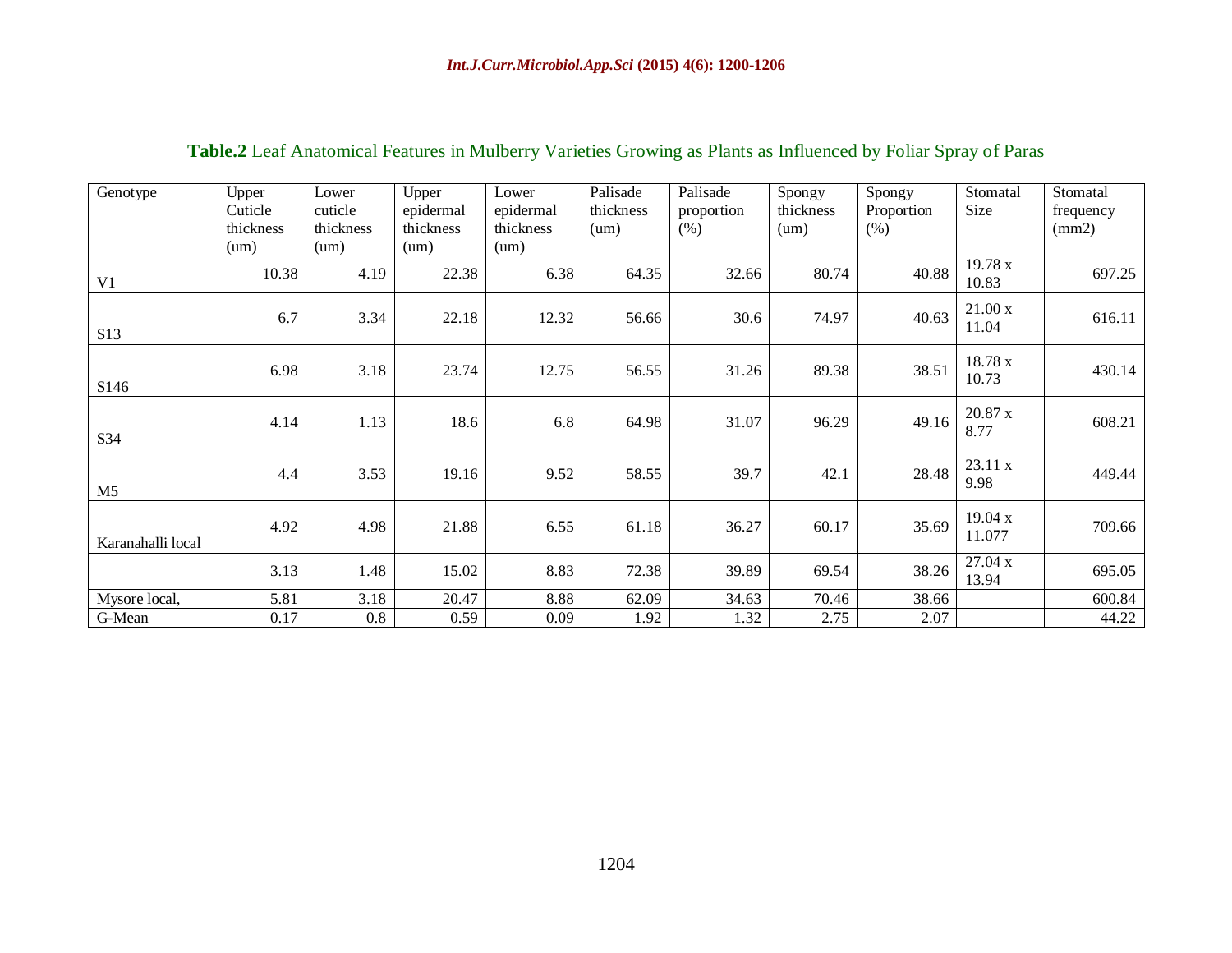The stomata were present in the lower surface of the leaf and in no case stomata were observed on the upper surface. The Stomatal frequency was maximum (709.66 per mm 2 ) in Karanahalli local being non significant over that of V1 and Mysore local and significantly higher than the other four genotypes. The frequency was least (449.44 per mm 2 ) in M5. The Stomatal size was maximum (27.04 um x 12.94 um) in Mysore local . In the remaining, it was 19.78 umx 9.83 um in V1 21.0 umx 10.04 um in white and 19.04 x 10.77 in Karanahalli local.

Due to foliar application of commercial fertilizers Paras in mulberry leaves moisture content and its retention for longer periods play a very important role in improving the palatability of these leaves to silkworm. Many workers have highlighted the favorable effect of high moisture content in different varieties of mulberry leaf on palatability and digestibility by silkworm (Waldbauer 1968; Yokoyama 1975 and Paul *et al,* 1992). All the genotypes under study during spring possessed more than 70 percent moisture content which is regarded to be optimum for silkworm rearing (Jolly and Dandin, 1986).

However, two genotypes namely Karnahalli local and mysore local possessed less than 70 percent during autumn crop. Further, the leaf moisture content in general was two percent more during spring than autumn which may be attributed to the favorable climatic conditions especially rainfall during spring in this region. The resultsof the present investigations are in conformity with the findings of Fotedar and Dandin (1997), who have tested the leaf moisture (with out foliar spray ) status of some tropical and temperate genotypes maintained as dwarf under irrigated conditions.

The two type of plantation has enabled the genotypes to possess fairly good moisture content in their leaf even under rainfed conditions, which can be attributed to the extensive root proliferation in tree type of plantation. Moisture retention capacity, under foliar application of Paras yet another very important parameter deciding the keeping quality of leaf, also plays very important role as the leaves are transported over long distances and stored for at least 8- 10 hours before feeding to the Silkworm worms.

Besides, the determination of moisture retention capacity in the excised leaves has revealed promise for differentiating drought resistance of mulberry genotypes (Susheelamma *et al.* 1992). Leaves should retain sufficient moisture longer, without withering as many concomitant chemical changes occur on wilting during storage (Friend, 1958). The genotypes showed more than 80% moisture retention capacity after 6 hours and more than 74% moisture retention capacity after 12 hours of harvest. The moisture retention capacity and initial moisture content in the leaf, in general, did not follow the same trend among the genotypes studied. The moisture retention capacity after 6 hours and 12 hours in both the seasons was significantly higher in V1 which may be due to more thickness of upper cuticle cum epidermis, stomata of smaller dimensions and more thickness of leaf and probably not to the initial moisture content in the leaf as proposed by Khan (2006).

Kurtz (1950) found that the formation of wax, which has been considered to play an important role in the water economy of plants, was proportional to the thickness of the cuticle. The fairly good moisture content in the fresh leaf and its retention for fairly longer periods in V1 makes this genotype an answer to solve the shortage of quality leaf in the region.